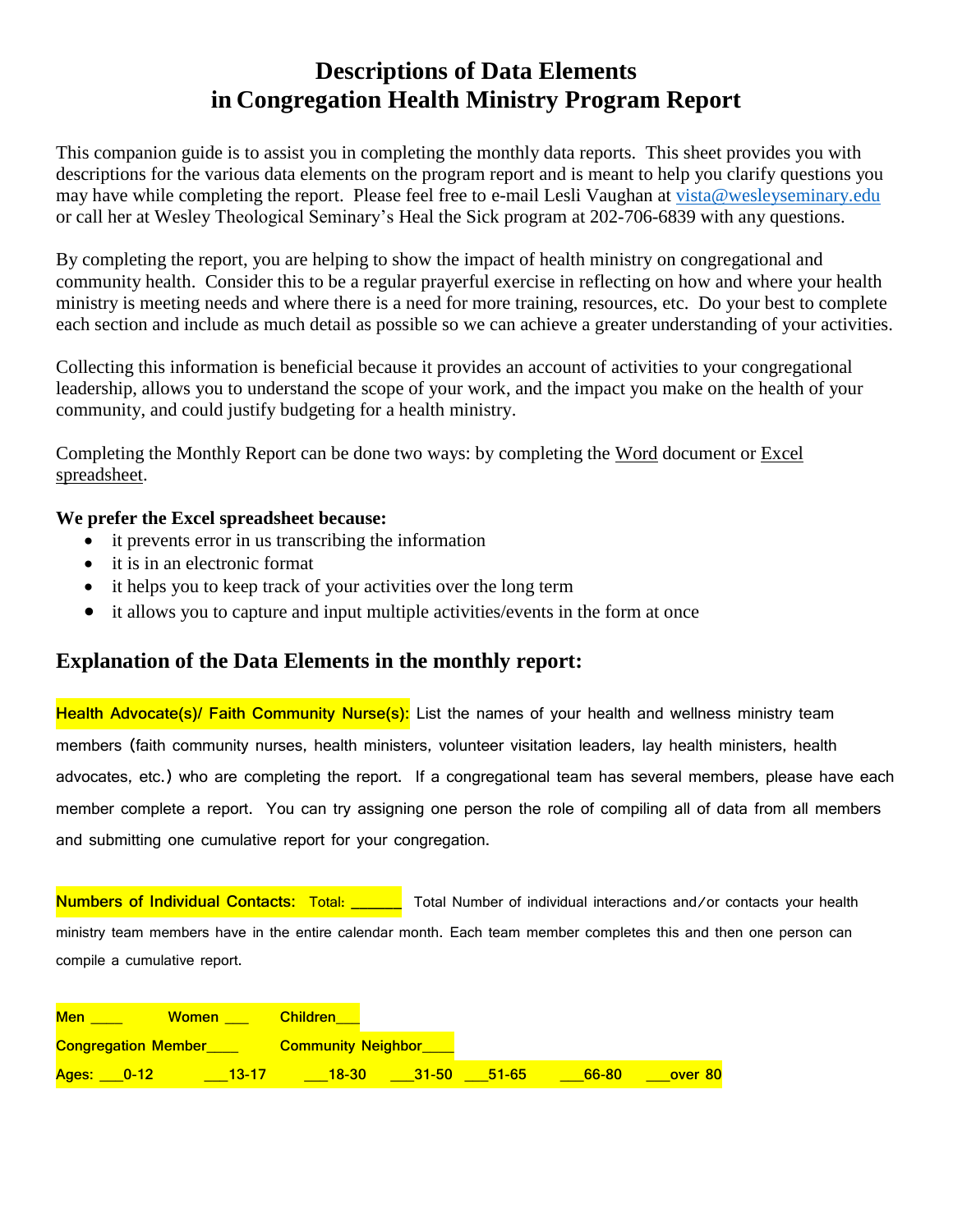These data elements are a subset of the "**Numbers of Individual Contacts Total."** Complete these so you can get an idea of the various demographics you are serving. Include one answer for each demographic subset.

| <b>Presenting Concerns in Individual Contacts:</b> |                                 |                   |                      |
|----------------------------------------------------|---------------------------------|-------------------|----------------------|
| <b>Psychosocial/Spiritual</b>                      | <b>Health-related Behaviors</b> | Physiological     | <b>Environmental</b> |
| spiritual                                          | □ diet ⁄ nutrition              | cancer            | finances--aging      |
| grief/loss                                         | <u>_weight_loss∕gain_</u>       | diabetes          | finances--non-aging_ |
| transitions, aging                                 | medications                     | <b>beart</b>      | living arrangements  |
| hospitalization                                    | substance abuse                 | <b>a</b> rthritis | safety               |
| parenting                                          | <b>exercise</b>                 | respiratory       | <u>other</u>         |
| relationships                                      | aen. health/wellness            | pain              |                      |
| other                                              | other                           | other             |                      |

Indicate the number of people you served who experienced each of these presenting concerns. If an individual presents with multiple concerns, all of the concerns can be included in the aggregate data.

|  | # Referrals to: ___Clergy Staff ____Health Care Provider ___Community Resources ___Cong. Resources  |  |
|--|-----------------------------------------------------------------------------------------------------|--|
|  | # Referred from: ___Clergy Staff ___Cong. Member ___Health Care Provider ___Health Facility ___Self |  |

These data elements look at the flow of outgoing and incoming referrals to and from congregations. **# Referrals** has several data components. When making referrals, health ministry team members may refer someone to a **Clergy Staff person** (pastor, youth minister, social justice minister, etc),a **Health Care Provider** (any medical person in hospital, primary care, clinic, etc), **Community Resources** (social service agency, such as Catholic Charities, etc), or **Congregational Resources** (congregational programs or activities such as youth ministry, loss and bereavement, care and concern, etc.) When receiving referral, health ministry teams may receive a referral from clergy staff, congregational member, health care provider, health facility, or from yourself.

#### **Sites of Individual Contacts:**

| <b>SITE OF SERVICE</b> | # | # Referrals | <b>Comments/Results of Contacts</b> |
|------------------------|---|-------------|-------------------------------------|
| <b>Home</b>            |   |             |                                     |
| <b>Hospital</b>        |   |             |                                     |
| <b>Nursing Home</b>    |   |             |                                     |
| <b>Health Office</b>   |   |             |                                     |
| <b>Telephone</b>       |   |             |                                     |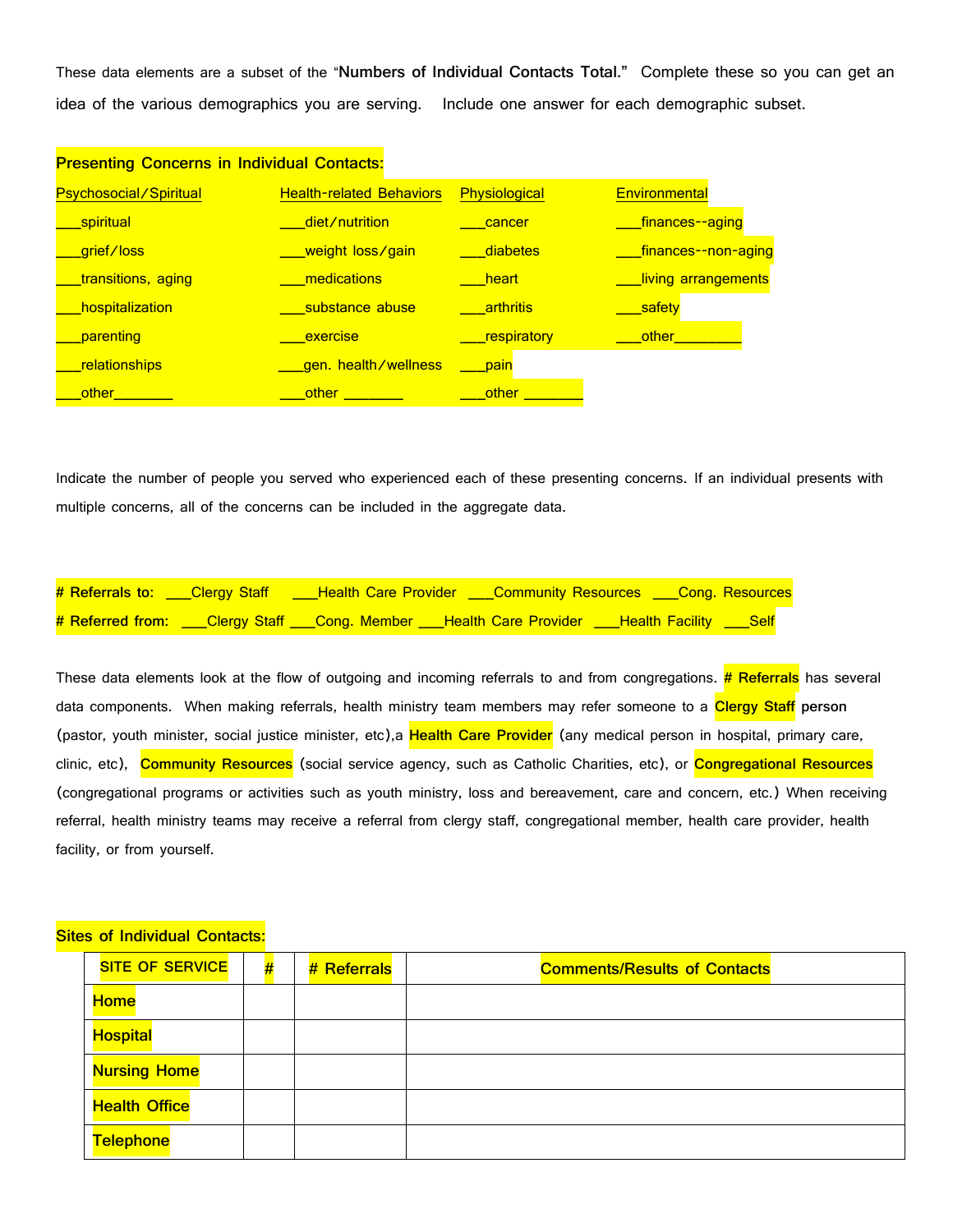| E-mail       |  |  |
|--------------|--|--|
| Other        |  |  |
| <b>TOTAL</b> |  |  |

**This section covers your interactions with individuals on a one on one basis or when a member of the health ministry team helps a specific individual. This does not include screening events, group activities, etc.**

**# : The number of people with whom you had contact, helped, served, etc**

**# Referrals: The number of people you referred to other services, like those listed in the previous section**

**Comments/Results of Contacts: A description of the interaction with the individual and what you did, the service you provided, the referral you made, the resources you connected them to, etc**

| <b>HM EVENTS</b>                                  | <b>Event Details</b>                                   |
|---------------------------------------------------|--------------------------------------------------------|
| Name of Event                                     |                                                        |
| <b>Brief Description</b>                          |                                                        |
| <b>Dates/Times of Event</b>                       |                                                        |
| <b>Place of Event</b>                             |                                                        |
| <b>Target Audience</b>                            |                                                        |
| <b>Sponsoring Organizations of Event/Activity</b> |                                                        |
| Event Contact Person's e-mail and phone           |                                                        |
|                                                   | Send flyer with these details with report, if possible |

**This section includes information about health minister events you and/or your health ministry are providing or involved in. \*\*\*\* Please complete one of these for EACH event you are holding. \*\*\*\*\***

**Name of event: The name of the event helps us understand the audience you are trying to reach.**

**Brief Description: Describes the event and goal of the event**

**Dates/Times of Event:** One Time Event, A series of events, Be specific

**Place of Event: Include whole address with street address, city, state, and zip code**

**Target Audience: youth, seniors, adults, teens – please list all**

**Sponsoring Organizations of Event/Activity: Your faith community/groups of congregations, government, nonprofit, etc Event Contact Person's e-mail and phone: Main contact to register and/or answer questions about event**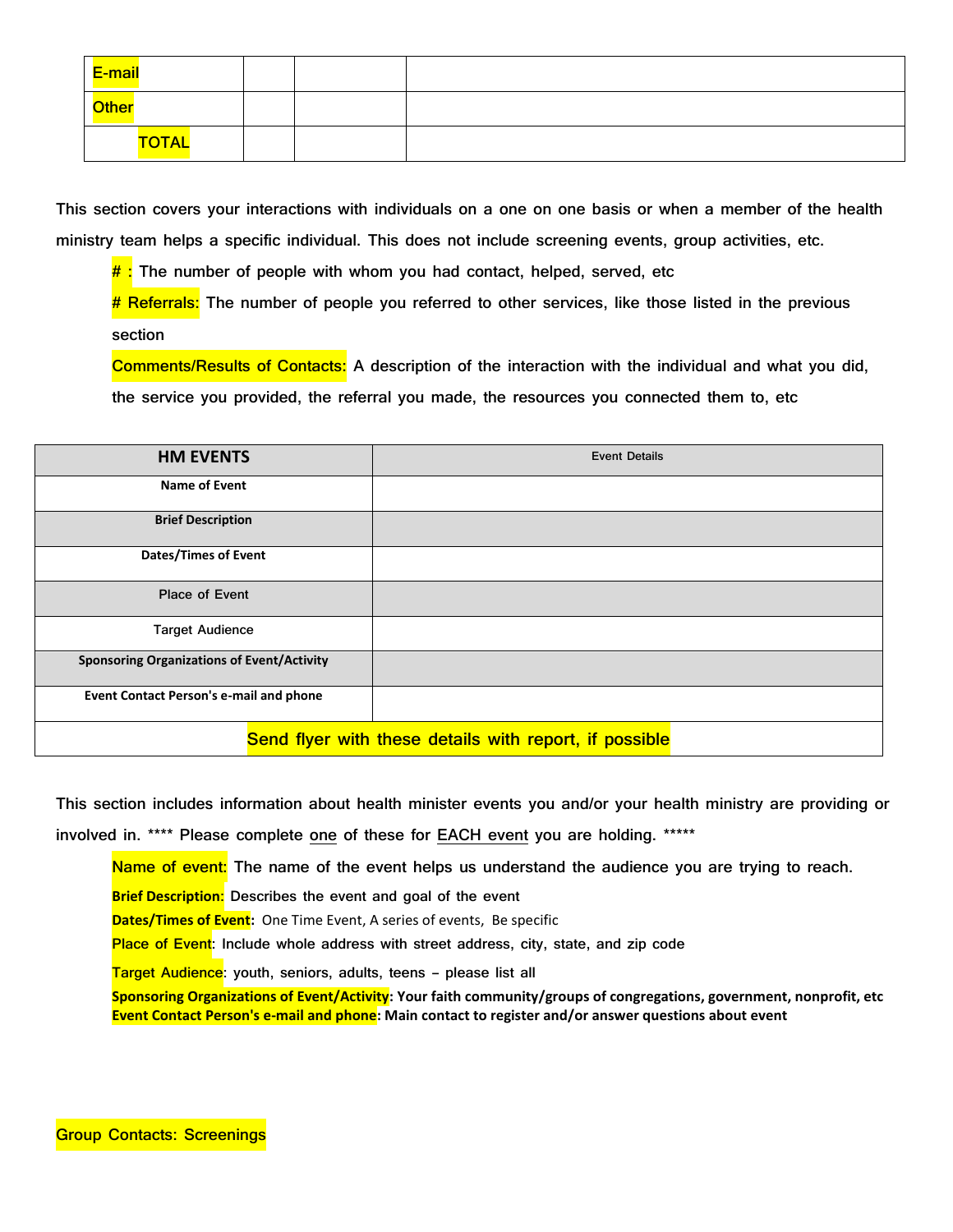| <b>Type</b> | # Screened | <b>Age Range</b> | # Abnormal |
|-------------|------------|------------------|------------|
|             |            |                  |            |
|             |            |                  |            |
|             |            |                  |            |
|             |            |                  |            |

**This section includes screenings you and/or your health ministry provided or coordinated.**

**Type: The kind of screening (i.e. blood pressure, HIV/AIDs, etc)**

**# screened: How many people participated**

**Age range: the approximate age range of participants**

**# Abnormal: The number of people whose results were outside of the healthy range, tested positive for a disease, etc (if known).**

### **Group Contacts: Education/Support Groups/Healing Services**

| <b>Event/Topic</b> | # Participants | <b>Age Range</b> | <b>Comments</b> |
|--------------------|----------------|------------------|-----------------|
|                    |                |                  |                 |
|                    |                |                  |                 |
|                    |                |                  |                 |
|                    |                |                  |                 |

**This section includes contacts with people in group settings, including support groups and educational programs.**

**Event/Topic: A description of the event # Participants: the number of individuals who attended Age Range: the approximate age range of participants Comments: Special notes relevant to the event**

**Activities:** Bulletin/Newsletter Bulletin Board Pamphlet Display Meetings Other

**\_\_\_\_\_\_\_\_\_\_\_\_\_\_\_\_\_\_\_\_\_\_\_\_\_\_\_\_\_\_\_\_\_\_\_\_\_\_\_\_\_\_\_\_\_\_\_\_\_\_\_\_\_\_\_\_\_\_\_\_\_\_\_\_\_\_\_\_\_\_\_\_\_\_\_\_\_\_\_\_\_\_\_\_\_\_\_\_\_\_\_**

**\_\_\_\_\_\_\_\_\_\_\_\_\_\_\_\_\_\_\_\_\_\_\_\_\_\_\_\_\_\_\_\_\_\_\_\_\_\_\_\_\_\_\_\_\_\_\_\_\_\_\_\_\_\_\_\_\_\_\_\_\_\_\_\_\_\_\_\_\_\_\_\_\_\_\_\_\_\_\_\_\_\_\_\_\_\_\_\_\_\_\_\_\_\_\_\_\_\_\_\_\_\_\_\_\_**

This section asks you to mark any of the above activities you coordinated, lead, assisted with, and/or planned.

**What I did for self-care:**